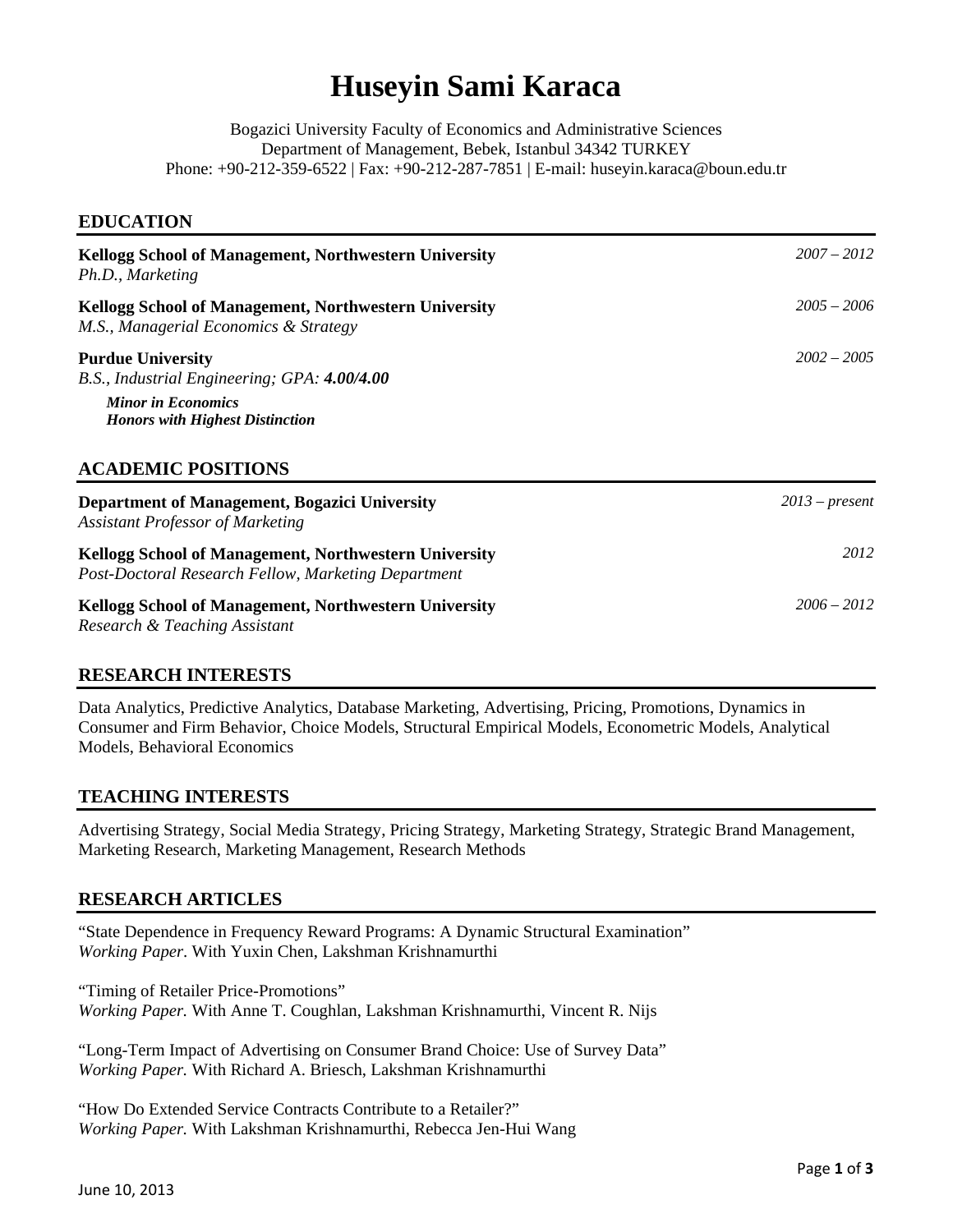# **HONORS & AWARDS**

| Kellogg School of Management Fellowship, Northwestern University                                | 2005-2011   |
|-------------------------------------------------------------------------------------------------|-------------|
| Best Paper Award, Marketing Track, London Business School Trans-Atlantic Doctoral Conference    | 2009        |
| Travel Grant, Columbia-Duke-UCLA Workshop: Quantitative Marketing & Structural Econometrics     | <i>2010</i> |
| Travel Grant, London Business School Trans-Atlantic Doctoral Conference                         | <i>2009</i> |
| Travel Grant, Northwestern University Graduate School                                           | 2008, 2009  |
| <b>ISMS</b> Doctoral Consortium Fellow                                                          | 2008, 2009  |
| Full Scholarship for College Education (tuition, room and board), Turkish Ministry of Education | 2002-2005   |
| Turkish Ministry of Education Merit Award                                                       | 2002-2005   |
| Dean's List, Purdue University                                                                  | 2002-2005   |
| Best Engineering Project Design Award, Purdue University                                        | 2002        |
| Ranked 51 <sup>st</sup> among 1.5 Million students, University Entrance Exam, Turkey            | <i>2001</i> |
| Tekfen Foundation Scholarship, Turkey                                                           | 2001        |

# **INVITED TALKS**

| "State Dependence in Frequency Reward Programs: A Dynamic Structural Examination" |      |
|-----------------------------------------------------------------------------------|------|
| University of Iowa, Iowa City, IA                                                 | 2011 |
| HEC Paris, Jouy en Josas, France                                                  | 2011 |
| Sabanci University, Istanbul, Turkey                                              | 2011 |
| Koc University, Istanbul, Turkey                                                  | 2011 |
| Bilkent University, Ankara, Turkey                                                | 2011 |
| Bogazici University, Istanbul, Turkey                                             | 2011 |
| "Long-Term Impact of Advertising on Consumer Brand Choice: Use of Survey Data"    |      |
| Ozyegin University, Istanbul, Turkey                                              | 2009 |

## **CONFERENCE PRESENTATIONS**

| 2012 |
|------|
|      |
| 2011 |
|      |
| 2009 |
| 2009 |
|      |

## **WORKSHOPS**

| Columbia-Duke-UCLA Workshop on Quantitative Marketing and Structural Econometrics | 2010- |
|-----------------------------------------------------------------------------------|-------|
| The University of Chicago Dynamic Modeling Workshop                               | 2008- |